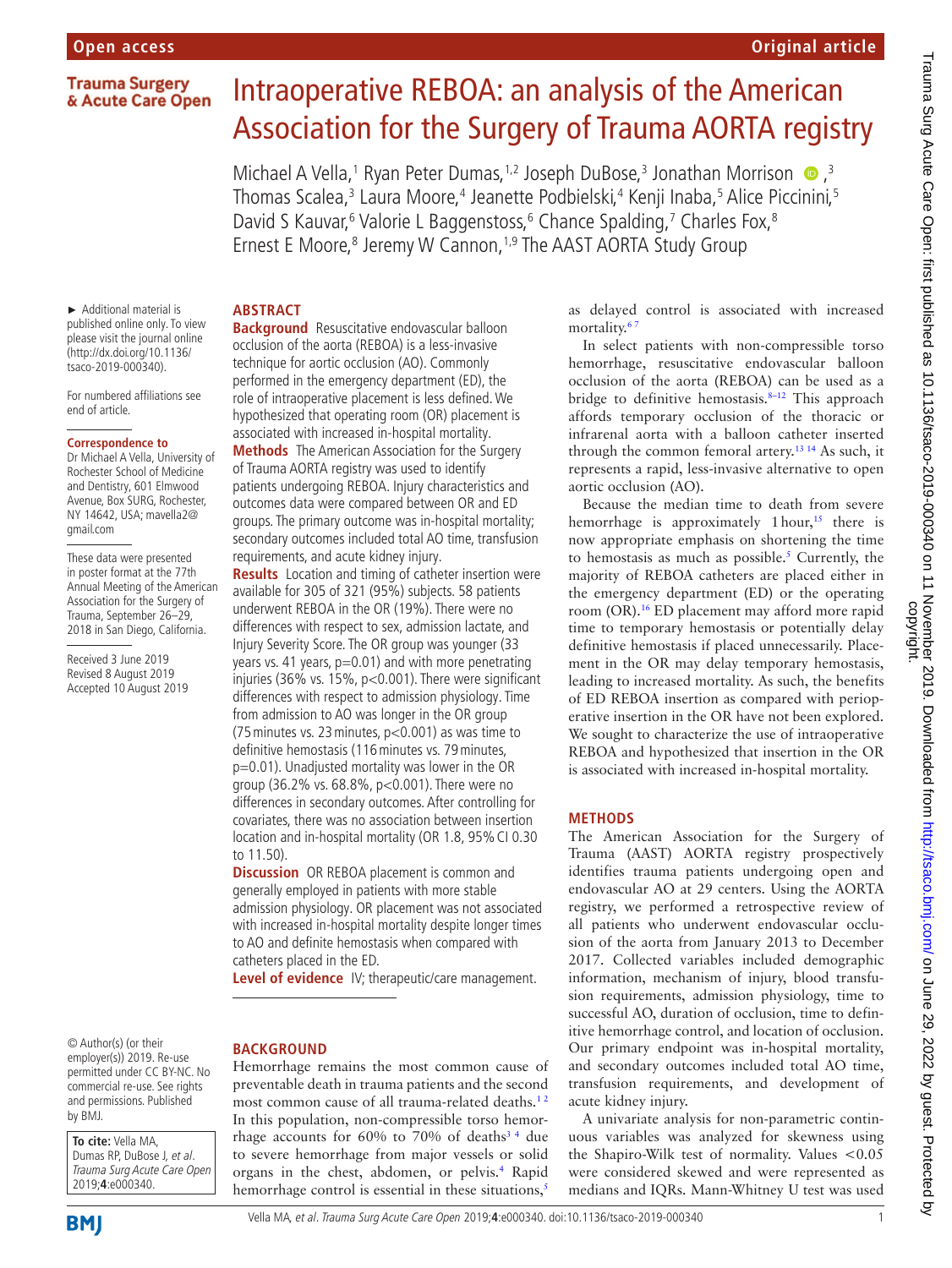to compare medians between groups, and Student's t-test was used for normally distributed data. Categorical values were represented as n (%). A  $\chi^2$  analysis was performed to compare categorical values. Statistical significance was set at p<0.05.

To investigate the relationships between REBOA occlusion location (OR vs. ED) and in-hospital mortality, we first performed univariate regression between candidate variables and inpatient mortality. Each candidate variable with  $p < 0.2$  was then used in a multivariable regression model on the outcome of in-hospital mortality. To adhere to the principle of parsimony and avoid overfitting, we removed variables from the final multivariable model that did not contribute to model discrimination. To assess the adequacy of our sample size, we performed a post-hoc CI analysis with the minimal clinically important difference in mortality set at 10%[.17](#page-3-9) Stata V.14.2 was used for all statistical analyses.

#### **Results**

Endovascular AO was performed on 321 patients during the study period. Data on the location and timing of insertion were available for 305 (95%) patients. Fifty-eight (19%) patients underwent REBOA in the OR compared with 247 (81%) in the ED. Thirty-six (64%) catheters were placed in aortic zone I in the OR versus 164 (69%) placed in zone I in the ED ( $p=0.60$ ). There were no differences between groups with respect to sex, admission lactate, and Injury Severity Score (ISS). However, patients who underwent REBOA in the OR were younger (33 years vs. 41 years,  $p=0.01$ ) and were more likely to have a penetrating mechanism (36% vs.  $15\%$ , p<0.001). There were significant differences with respect to admission physiology; patients in the OR group were more likely to present with higher admission systolic blood pressure (SBP) (110mm Hg vs. 80mm Hg, p<0.001), Glasgow Coma Scale (GCS) score (7 vs. 3, p<0.001), and heart rate (HR) (114 vs. 101 beats per minute,  $p=0.04$ ). Patients in the OR group were less likely to have cardiopulmonary resuscitation (CPR) in progress at admission (3.4% vs. 32.5%, p<0.001). Time from admission to AO was longer in the OR group (75 minutes vs. 23 minutes,  $p < 0.001$ ) as was time to definitive hemorrhage control (116minutes vs. 79minutes,  $p=0.01$ ) ([table](#page-1-0) 1).

Unadjusted in-hospital mortality was lower in the OR group (36.2% vs. 68.8%,  $p<0.001$ ), but there were no differences in transfusion requirements or acute kidney injury. Total AO time was also similar between the OR and ED groups (33minutes vs. 30minutes, p=0.61). On univariate analysis, time to AO, admission SBP, GCS score, HR, ISS, age, lactate, CPR at admission, and location of REBOA insertion were all associated with the outcome of in-hospital mortality [\(table](#page-1-1) 2) and were included in a multivariate logistic regression model.

After controlling for these covariates, there was no independent association between insertion location and in-hospital mortality (OR 1.8, 95%CI 0.30 to 11.50) [\(table](#page-2-0) 3).

When time to definitive hemorrhage control was added to the model, the number of observations decreased by 30% (106 to 74). In this smaller model, there was again no association between REBOA insertion location (ED vs. OR) and in-hospital mortality, and time to definitive hemorrhage control was not associated with in-hospital mortality when controlling for the other covariates ([online supplementary file 1](https://dx.doi.org/10.1136/tsaco-2019-000340)).

CI analysis demonstrated that a larger sample size would not have identified any clinically significant increase in mortality with OR placement ([online supplementary file 2](https://dx.doi.org/10.1136/tsaco-2019-000340)).

<span id="page-1-0"></span>**Table 1** Characteristics of patients undergoing OR vs. ED REBOA placement

|                                          | Total           | <b>OR REBOA</b> | <b>ED REBOA</b>   | P value |
|------------------------------------------|-----------------|-----------------|-------------------|---------|
|                                          | $(n=305)$       | $(n=58)$        | $(n=247)$         |         |
| Age                                      | 39 (26-57)      | $32.5(22 - 51)$ | 40.5 (27-58)      | 0.01    |
| Sex                                      |                 |                 |                   | 0.92    |
| Male                                     | 233 (76.4)      | 44 (75.8)       | 189 (76.5)        |         |
| Female                                   | 72 (23.6)       | 14 (24.2)       | 58(23.5)          |         |
| Mechanism                                |                 |                 |                   | < 0.001 |
| Penetrating                              | 59 (19.3)       | 21(36.3)        | 38 (15.4)         |         |
| Blunt                                    | 243 (79.6)      | 37 (63.7)       | 206 (83.4)        |         |
| <b>ISS</b>                               |                 | $34(25-42)$     | $34(25-45)$       | 0.38    |
| <b>Admission SBP</b>                     | 82 (49-114)     | 110 (80-130)    | $80(0-111)$       | < 0.001 |
| <b>Admission HR</b>                      | 106 (69-130)    | 114 (92-132)    | $101(52 - 129)$   | 0.04    |
| <b>Admission GCS score</b>               | $3(3-13)$       | $7(3-15)$       | $3(3-9)$          | < 0.001 |
| <b>Admission lactate</b>                 | $8.2(5 - 11.8)$ | $6.5(3.9-10.8)$ | $8.2(5.2 - 12.1)$ | 0.05    |
| Prehospital CPR                          | 89 (29.1)       | 2(3.4)          | 87 (35.2)         | < 0.001 |
| Time from admission to<br>AO (min)       | $25(15-46)$     | 75 (36-110)     | $23(14-27)$       | < 0.001 |
| Time to definitive<br>hemorrhage control | $91(53 - 165)$  | 116 (78-172)    | 79 (48-155)       | 0.01    |
| Occlusion time (min)                     | $32(12.5-66)$   | $33(11-67)$     | $30(15-63)$       | 0.61    |
| pRBC (units)                             | $12(6-25)$      | $16(8-28)$      | $12(5-22)$        | 0.06    |
| Acute kidney injury                      | 57(18.7)        | 10(17.2)        | 47 (19.0)         | 0.75    |
| Mortality                                | 191 (62.6)      | 21 (36.2)       | 170 (68.8)        | < 0.001 |

Data for non-parametric continuous variables expressed as median (IQR); categorical values expressed as n (%).

AO, aortic occlusion;CPR, cardiopulmonary resuscitation; ED, emergency department; GCS, Glasgow Coma Scale; HR, heart rate; ISS, Injury Severity Score;OR, operating room; pRBC, packed red blood cells; REBOA, resuscitative endovascular balloon occlusion of the aorta; SBP, systolic blood pressure.

#### **Discussion**

In this analysis of the AORTA registry, we examined the use of intraoperative REBOA and characterized the relationship between REBOA placement location and mortality. We found that REBOA placement in the OR was not associated with increased in-hospital mortality in similarly injured patients. Interestingly, the total AO time was similar between the ED and OR groups despite longer time to definitive hemorrhage control in the OR group, and there was no difference in acute kidney injury as a marker of end-organ malperfusion.

Our study is the first to specifically characterize the use of OR REBOA and compare outcomes between ER and OR REBOA placement. Almost 20% of REBOA catheters in this analysis of

<span id="page-1-1"></span>

| Univariate analysis on the outcome of in-hospital mortality<br>Table 2      |      |                 |         |  |  |  |
|-----------------------------------------------------------------------------|------|-----------------|---------|--|--|--|
|                                                                             | 0R   | 95% CI          | P value |  |  |  |
| Admission time to successful AO                                             | 0.98 | 0.981 to 0.996  | 0.002   |  |  |  |
| Admission GCS score                                                         | 0.78 | 0.743 to 0.834  | < 0.001 |  |  |  |
| <b>Admission HR</b>                                                         | 0.98 | 0.984 to 0.995  | < 0.001 |  |  |  |
| Admission SBP                                                               | 0.98 | 0.984 to 0.995  | < 0.001 |  |  |  |
| <b>ISS</b>                                                                  | 1.02 | 1.006 to 1.045  | 0.009   |  |  |  |
| Age                                                                         | 1.02 | 1.004 to 1.033  | 0.013   |  |  |  |
| <b>Admission lactate</b>                                                    | 1.1  | 1.034 to 1.175  | 0.003   |  |  |  |
| <b>CPR</b>                                                                  | 9.3  | 4.064 to 21.189 | < 0.001 |  |  |  |
| Location of AO (operating room)                                             | 0.53 | 0.393 to 0.737  | < 0.001 |  |  |  |
| AO, aortic occlusion; CPR, cardiopulmonary resuscitation; GCS, Glasgow Coma |      |                 |         |  |  |  |

Scale; HR, heart rate; ISS, Injury Severity Score; SBP, systolic blood pressure.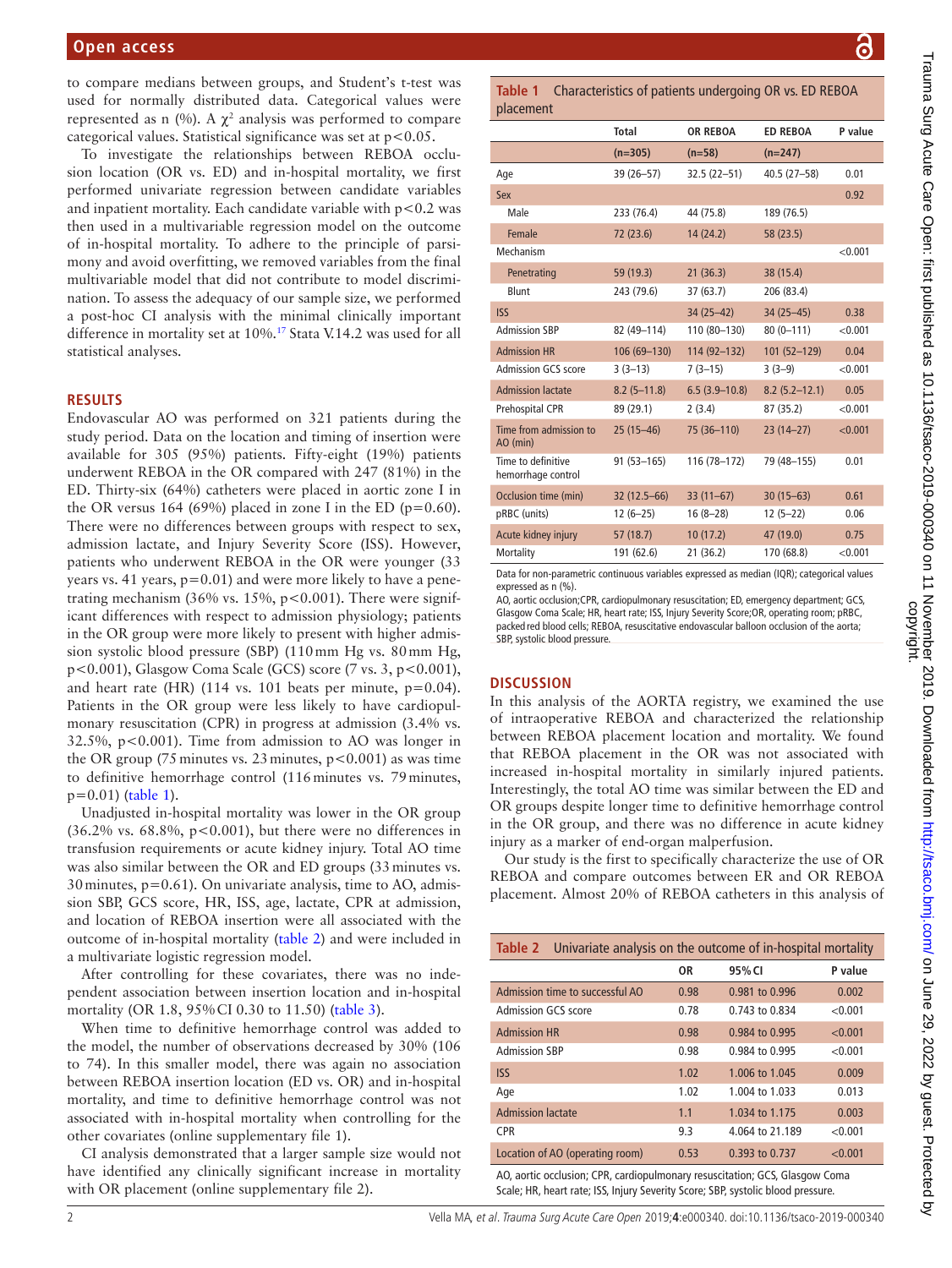<span id="page-2-0"></span>**Table 3** Multivariate logistic regression analysis on the outcome of in-hospital mortality

|                                 | 0R    | 95% CI          | P value |
|---------------------------------|-------|-----------------|---------|
| Admission time to successful AO | 1.00  | 0.981 to 1.021  | 0.921   |
| <b>Admission GCS score</b>      | 0.80  | 0.720 to 0.900  | < 0.001 |
| <b>Admission HR</b>             | 1.01  | 0.996 to 1.028  | 0.158   |
| <b>Admission SBP</b>            | 0.99  | 0.980 to 1.012  | 0.627   |
| <b>ISS</b>                      | 1.05  | 1,006 to 1,090  | 0.025   |
| Age                             | 1.06  | 1.021 to 1.101  | 0.002   |
| <b>Admission lactate</b>        | 1.08  | 0.978 to 1.208  | 0.123   |
| <b>CPR</b>                      | 10.16 | 1.440 to 71.745 | 0.02    |
| Location of AO (operating room) | 1.8   | 0.295 to 11.498 | 0.513   |

Number of observations: 106.

AO, aortic occlusion; CPR, cardiopulmonary resuscitation; GCS, Glasgow Coma Scale; HR, heart rate; ISS, Injury Severity Score; SBP, systolic blood pressure.

the registry were placed in the OR, compared with 26% of catheters in a 2016 study using the same registry.<sup>16</sup> Similar to this analysis, using the Aortic Balloon Occlusion Trauma Registry, which identifies REBOA patients from 13 hospitals and six countries across the world, Sadeghi *et al*[18](#page-3-10) found that 16% of catheters were placed in the OR and an additional 16% were placed in a hybrid-type setting.

REBOA use outside of the ED for non-trauma indications has been described.<sup>19-22</sup> Studies that have evaluated the use of REBOA in non-trauma and combined trauma/non-trauma settings have noted a higher OR placement rate.<sup>923</sup> In one study with a total of 11 patients undergoing REBOA placement, most commonly for ruptured visceral aneurysms and massive upper gastrointestinal bleeding, 82% of devices were placed in the OR[.23](#page-4-0) The authors of that study found OR placement particularly helpful in patients with "hostile" abdomens.

The importance of rapid hemorrhage control has been well established in the trauma literature. Mortality in hypotensive trauma patients remains high and occurs early after presentation. Harvin *et al*<sup>24</sup> found that hypotensive trauma patients requiring emergent laparotomy (within 90minutes of admission) had a 46% mortality; 65% of those deaths were related to hemorrhage. In another study looking at trauma deaths within 4hours of admission, 50% of patients died within the first hour.[15](#page-3-7) In our study, OR placement was associated with longer time to AO (75 minutes vs. 23minutes), although location of placement and time to AO were not associated with increased in-hospital mortality after controlling for admission physiology and GCS score. This is in contrast to earlier studies that have shown an association between increased time to hemorrhage control and mortality. Meizoso *et al<sup>[6](#page-3-4)</sup>* found that patients with hypotension with torso gunshot wounds, the majority of which were abdominal, had higher mortality if they arrived in the OR after 10minutes; cumulative 50% mortality was at 16minutes. Clarke *et al*[7](#page-3-13) found that hypotensive trauma patients with abdominal injuries requiring laparotomy had a 1% increase in the probability of death for every 3minutes spent in the ED. Prolonged prehospital transfer times have also been associated with increased mortality in patients with torso injuries.<sup>25</sup> Our results could differ from those above because patients in the OR group were not hypotensive on arrival, although we attempted to control for this in our regression analysis. It is apparent that REBOA may be used according to patient physiology regardless of location.

None of the aforementioned studies included patients who underwent REBOA, and the effects of early temporary control

#### **Open access**

with balloon occlusion on outcomes prior to definitive operative intervention are less clear. Placement of REBOA catheters can take time, with one study showing a median time from procedure start to zone I occlusion of 474seconds (7.9minutes), compared with 317seconds (5.3minutes) for open AO[.26](#page-4-3) Other studies have shown shorter open procedural times of  $<$ 4 minutes.<sup>27</sup> Although the clinical significance of this time delay is unclear, any benefits of early temporary hemorrhage control with REBOA must be weighed against potential delays in definitive operative intervention especially if the REBOA procedure is challenging and/or unsuccessful. This may be particularly true of patients not truly in extremis.<sup>[28](#page-4-5)</sup> One study has shown an association between longer times to the arterial access phase of REBOA placement and mortality.[29](#page-4-6) Our results showed that time to definitive hemorrhage control was longer in patients who underwent OR placement, probably because these patients were stable in the ED. It can be assumed that catheter placement would not delay definitive control if placed during induction of anesthesia or even during the incision. Perhaps REBOA should be placed in the ED for "non-responders" but can be reserved for the OR in those with ongoing torso hemorrhage who initially respond to resuscitation measures.

Duration of AO may be another factor that differs between location of REBOA placement. Increased time of balloon occlusion has been associated with increased inflammatory mediators, lactate levels, renal dysfunction, and liver necrosis in animal models.<sup>[30 31](#page-4-7)</sup> Saito *et al*<sup>32</sup> showed that the mean duration of AO was shorter in survivors after REBOA placement (21 minutes vs. 35minutes), although there are many possible explanations for this finding. In our study, the total time of occlusion was similar in the ED and OR groups. This is a surprising finding, as one would expect longer occlusion times for balloons deployed in the ED. One possible explanation is that clinicians are too aggressive in placing catheters in the ED in patients who may not actually require the procedure or may be placing catheters prophylactically without initial inflation of the balloon. In general, it is recommended that zone I occlusion not be performed if time to operative intervention is likely to exceed 15 minutes.<sup>33</sup> We did not find a difference between groups with respect to acute kidney injury, a surrogate of end-organ malperfusion during AO.

We acknowledge the limitations of this study. Although the AAST AORTA registry prospectively captures patients undergoing REBOA placement, data are retrospectively entered into the database and suffer from inherent limitations regarding missing data and time accuracy. In addition, there are factors that influence the decision to perform REBOA and placement location that are not captured in the registry, such as rapid changes in clinical condition, exact indications for placement (ie, transient responder vs. non-responder), provider judgment and experience, initial physiology and injury pattern, and availability of ORs or interventional suites. Full capture of the physiologic response to resuscitation or further decompensation is beyond the scope of the database. Differences in the outcomes related to location of REBOA placement could suffer from selection or survival bias. We attempted to mitigate some of this bias by controlling for the effects of admission physiology and GCS score in our logistic regression model.

#### **Conclusions**

Placement of REBOA catheters in the OR is relatively common and does not appear to be associated with increased in-hospital mortality despite longer times to AO and definite hemostasis when compared with catheters placed in the ED. These findings could be related to the complex interplay between time to temporary versus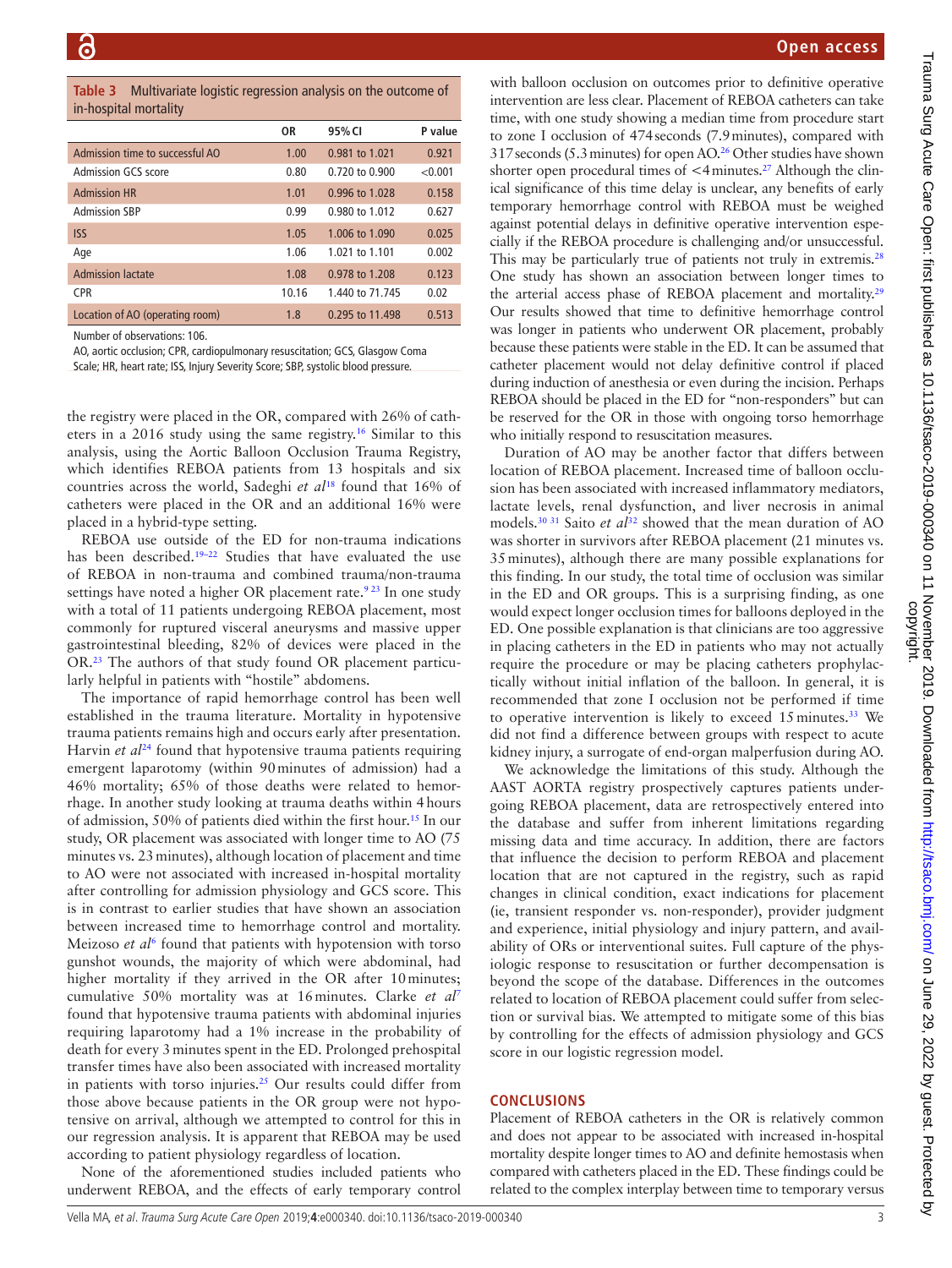definitive hemorrhage control. Future studies are needed to further elucidate the timeframe in which REBOA is most effective.

#### **Author affiliations**

1 Division of Traumatology, Surgical Critical Care and Emergency Surgery, Perelman School of Medicine at the University of Pennsylvania, Philadelphia, Pennsylvania, USA 2 Division of General and Acute Care Surgery, University of Texas Southwestern Medical Center, Dallas, Texas, USA

<sup>3</sup>R Adams Cowley Shock Trauma Center, University of Maryland Medical Center, Baltimore, Maryland, USA

4 Division of Trauma and Surgical Critical Care, University of Texas, Houston, Texas, USA

5 Division of Surgical Critical Care and Trauma, Los Angeles County + University of Southern California Hospital, Los Angeles, California, USA

6 Division of Trauma and Surgical Critical Care, San Antonio Military Medical Center/ US Army Institute of Surgical Research, San Antonio, Texas, USA

7 Department of Surgery, Grant Medical Center, Columbus, Ohio, USA

8 Department of Surgery, Denver Health Medical Center, Denver, Colorado, USA 9 Department of Surgery, Uniformed Services University of the Health Sciences, Bethesda, Maryland, USA

**Collaborators** AAST AORTA Study Group: Jonny Morrison, MD, PhD; Thomas M. Scalea, MD University of Maryland / R Adams Cowley Shock Trauma Center Baltimore, MD, USA Laura J. Moore, MD, FACS; Jeanette M Podbielski, RN, CCRP; John B. Holcomb, MD; University of Texas Health Sciences Center– Houston Houston, TX, USA Kenji Inaba, MD; Alice Piccinini, MD Los Angeles County + University of Southern California Hospital Los Angeles, CA, USA David S. Kauvar, MD, FACS; Valorie L. Baggenstoss, MSN, RN; Catherine Rauschendorfer BSN, RN San Antonio Military Medical Center / US Army Institute of Surgical Research San Antonio, TX, USA Jeremey Cannon, MD; Mark Seamon, MD; Ryan Dumas, MD; Michael Vella, MD; Jessica Guzman University of Pennsylvania Philadelphia, PA, USA Chance Spalding, DO, PhD; Timothy W. Wolff, DO Ohio Health Columbus, Ohio, USA Chuck Fox, MD; Ernest Moore, MD Denver Health and Hospital Authority Denver, CO USA David Turay, MD; Cassra N. Arbabi, MD; Xian Luo-Owen, PhD Loma Linda University Medical Center Loma Linda, CA, USA David Skarupa, MD; Jennifer A. Mull, RN, CCRC; Joannis Baez Gonzalez University of Florida – Jacksonville Jacksonville, FL, USA Joseph Ibrahim, MD; Karen Safcsak RN, BSN Orlando Regional Medical Center Orlando, FL, USA Stephanie Gordy, MD; Michael Long, MD Ben Taub General Hospital / Baylor College of Medicine Houston, TX, USA Andrew W. Kirkpatrick, MD; Chad G. Ball, MD; Zhengwen Xiao, MD, MSc, PhD Foothills Medical Centre Calgary, Alberta, Canada Elizabeth Dauer, MD Temple University Philadelphia, PA, USA Jennifer Knight, MD; Nicole Cornell, BS, MS West Virginia University Hospitals Morgantown, WV, USA Forrest "Dell" Moore, MD John Peter Smith Hospital Fort Worth, TX, USA Matthew Bloom, MD Cedars Sinai Hospital Los Angeles, CA, USA Nam T. Tran, MD; Eileen Bulger, MD University of Washington – Harborview Seattle, WA, USA Jeannette G. Ward, MS-CR Chandler Regional Medical Center Chandler, AZ, USA John K. Bini, MD; John Matsuura, MD; Joshua Pringle, MD; Karen Herzing, BSN, RN; Kailey Nolan, BS Wright State Research Institute - Miami Valley Hospital Dayton, OH, USA Nathaniel Poulin, MD; Vidant Medical Center Greeneville, NC, USA William Teeter, MD University of North Carolina at Chapel Hill Chapel Hill, NC, USA Rachel Nygaard, PhD; Chad Richardson, MD; Joseph Skaja, MD; Derek Lombard, MD Hennepin Healthcare Minneapolis, MN, USA Reagan Bollig, MD; Brian Daley, MD; Niki Rasnake, BSN, RN, CEN University of Tennessee Medical Center Knoxville, TN, USA Marko Bukur, MD; Elizabeth Warnack, MD Bellevue Hospital /NYU New York, NY, USA Joseph Farhat, MD North Memorial Medical Center Minneapolis, MN, USA Robert M. Madayag, MD, FACS; Pamela Bourg, PhD, RN, TCRN, FAEN St. Anthony Hospital Lakewood, CO, USA.

**Contributors** All authors have made substantial contributions to this article, including conception and design of the study (MAV, RPD, JD, JWC), acquisition and analysis/interpretation of the data (MAV, RPD, JD, JM, TS, LM, JP, KI, AP, DSK, VLB, CS, CF, EEM, JWC), drafting of the article (MAV, RPD, JWC), and critical revisions (MAV, RPD, JD, JM, TS, LM, JP, KI, AP, DSK, VLB, CS, CF, EEM, JWC). All authors have reviewed and approved this final article.

**Funding** The authors have not declared a specific grant for this research from any funding agency in the public, commercial or not-for-profit sectors.

**Competing interests** The following conflicts of interest pertain to Prytime Medical Devices: University of Pennsylvania Simulation Center (REBOA simulation equipment); EEM (research support); JM (clinical advisory board); CF (medical consultant); and CS (unpaid speaker).

**Patient consent for publication** Not required.

**Ethics approval** This project was approved by the University of Pennsylvania Institutional Review Board and by each institutional review board at participating sites.

**Provenance and peer review** Not commissioned; externally peer reviewed.

**Data availability statement** All data relevant to the study are included in the article.

**Open access** This is an open access article distributed in accordance with the Creative Commons Attribution Non Commercial (CC BY-NC 4.0) license, which permits others to distribute, remix, adapt, build upon this work non-commercially, and license their derivative works on different terms, provided the original work is properly cited, appropriate credit is given, any changes made indicated, and the use is non-commercial. See: [http://creativecommons.org/licenses/by-nc/4.0/.](http://creativecommons.org/licenses/by-nc/4.0/)

#### **ORCID iD**

Jonathan Morrison <http://orcid.org/0000-0001-7462-8456>

#### **References**

- <span id="page-3-0"></span>1 Spinella PC. Zero preventable deaths after traumatic injury: an achievable goal. [J](http://dx.doi.org/10.1097/TA.0000000000001425)  [Trauma Acute Care Surg](http://dx.doi.org/10.1097/TA.0000000000001425) 2017;82:S2–8.
- 2 Pfeifer R, Tarkin IS, Rocos B, Pape H-C. Patterns of mortality and causes of death in polytrauma patients--has anything changed? [Injury](http://dx.doi.org/10.1016/j.injury.2009.05.006) 2009;40:907-11.
- <span id="page-3-1"></span>3 Kauvar DS, Lefering R, Wade CE. Impact of hemorrhage on trauma outcome: an overview of epidemiology, clinical presentations, and therapeutic considerations. [J](http://dx.doi.org/10.1097/01.ta.0000199961.02677.19)  [Trauma](http://dx.doi.org/10.1097/01.ta.0000199961.02677.19) 2006;60:S3–11.
- <span id="page-3-2"></span>4 Morrison JJ, Rasmussen TE. Noncompressible torso hemorrhage: a review with contemporary definitions and management strategies. [Surg Clin North Am](http://dx.doi.org/10.1016/j.suc.2012.05.002) 2012;92:843–58.
- <span id="page-3-3"></span>5 Holcomb JB. Transport time and Preoperating room hemostatic interventions are important: improving outcomes after severe truncal injury. [Crit Care Med](http://dx.doi.org/10.1097/CCM.0000000000002915) 2018;46:447–53.
- <span id="page-3-4"></span>6 Meizoso JP, Ray JJ, Karcutskie CA, Allen CJ, Zakrison TL, Pust GD, Koru-Sengul T, Ginzburg E, Pizano LR, Schulman CI, et al. Effect of time to operation on mortality for hypotensive patients with gunshot wounds to the torso: the golden 10 minutes. J [Trauma Acute Care Surg](http://dx.doi.org/10.1097/TA.0000000000001198) 2016;81:685–91.
- <span id="page-3-13"></span>7 Clarke JR, Trooskin SZ, Doshi PJ, Greenwald L, Mode CJ. Time to laparotomy for intraabdominal bleeding from trauma does affect survival for delays up to 90 minutes. J [Trauma](http://dx.doi.org/10.1097/00005373-200203000-00002) 2002;52:420–5.
- <span id="page-3-5"></span>8 Brenner M, Inaba K, Aiolfi A, DuBose J, Fabian T, Bee T, Holcomb JB, Moore L, Skarupa D, Scalea TM, et al. Resuscitative Endovascular Balloon Occlusion of the Aorta and Resuscitative Thoracotomy in Select Patients with Hemorrhagic Shock: Early Results from the American Association for the Surgery of Trauma's Aortic Occlusion in Resuscitation for Trauma and Acute Care Surgery Registry. [J Am Coll Surg](http://dx.doi.org/10.1016/j.jamcollsurg.2018.01.044) 2018;226:730–40.
- <span id="page-3-12"></span>9 Brenner M, Teeter W, Hoehn M, Pasley J, Hu P, Yang S, Romagnoli A, Diaz J, Stein D, Scalea T, et al. Use of resuscitative endovascular balloon occlusion of the aorta for proximal aortic control in patients with severe hemorrhage and arrest. [JAMA Surg](http://dx.doi.org/10.1001/jamasurg.2017.3549) 2018;153:130–5.
- 10 Brenner ML, Moore LJ, DuBose JJ, Tyson GH, McNutt MK, Albarado RP, Holcomb JB, Scalea TM, Rasmussen TE. A clinical series of resuscitative endovascular balloon occlusion of the aorta for hemorrhage control and resuscitation. J Trauma Acute Care [Surg](http://dx.doi.org/10.1097/TA.0b013e31829e5416) 2013;75:506–11.
- 11 Moore LJ, Brenner M, Kozar RA, Pasley J, Wade CE, Baraniuk MS, Scalea T, Holcomb JB. Implementation of resuscitative endovascular balloon occlusion of the aorta as an alternative to resuscitative thoracotomy for noncompressible truncal hemorrhage. J [Trauma Acute Care Surg](http://dx.doi.org/10.1097/TA.0000000000000809) 2015;79:523–32.
- 12 Morrison JJ, Morrison JJ, Galgon RE, Jansen JO, Jansen JO, Cannon JW, Rasmussen TE, Rasmussen TE, Eliason JL. A systematic review of the use of resuscitative endovascular balloon occlusion of the aorta in the management of hemorrhagic shock. J Trauma [Acute Care Surg](http://dx.doi.org/10.1097/TA.0000000000000913) 2016;80:324–34.
- <span id="page-3-6"></span>13 Qasim Z, Brenner M, Menaker J, Scalea T. Resuscitative endovascular balloon occlusion of the aorta. [Resuscitation](http://dx.doi.org/10.1016/j.resuscitation.2015.09.003) 2015;96:275-9.
- 14 Stannard A, Eliason JL, Rasmussen TE. Resuscitative endovascular balloon occlusion of the aorta (REBOA) as an adjunct for hemorrhagic shock. [J Trauma](http://dx.doi.org/10.1097/TA.0b013e31823fe90c) 2011;71:1869-72.
- <span id="page-3-7"></span>15 Remick KN, Schwab CW, Smith BP, Monshizadeh A, Kim PK, Reilly PM. Defining the optimal time to the operating room may salvage early trauma deaths. J Trauma Acute [Care Surg](http://dx.doi.org/10.1097/TA.0000000000000218) 2014;76:1251–8.
- <span id="page-3-8"></span>16 DuBose JJ, Scalea TM, Brenner M, Skiada D, Inaba K, Cannon J, Moore L, Holcomb J, Turay D, Arbabi CN, et al. The AAST prospective aortic occlusion for resuscitation in trauma and acute care surgery (aorta) registry: data on contemporary utilization and outcomes of aortic occlusion and resuscitative balloon occlusion of the aorta (REBOA). [J Trauma Acute Care Surg](http://dx.doi.org/10.1097/TA.0000000000001079) 2016;81:409–19.
- <span id="page-3-9"></span>17 Lee EC, Whitehead AL, Jacques RM, Julious SA. The statistical interpretation of pilot trials: should significance thresholds be reconsidered? [BMC Med Res Methodol](http://dx.doi.org/10.1186/1471-2288-14-41) 2014;14:41.
- <span id="page-3-10"></span>18 Sadeghi M, Nilsson KF, Larzon T, Pirouzram A, Toivola A, Skoog P, Idoguchi K, Kon Y, Ishida T, Matsumara Y, et al. The use of aortic balloon occlusion in traumatic shock: first report from the ABO trauma registry. [Eur J Trauma Emerg Surg](http://dx.doi.org/10.1007/s00068-017-0813-7) 2018;44:491–501.
- <span id="page-3-11"></span>19 Ordoñez CA, Manzano-Nunez R, Parra MW, Rasmussen TE, Nieto AJ, Herrera-Escobar JP, Fernandez P, Naranjo MP, García AF, Carvajal JA, et al. Prophylactic use of resuscitative endovascular balloon occlusion of the aorta in women with abnormal